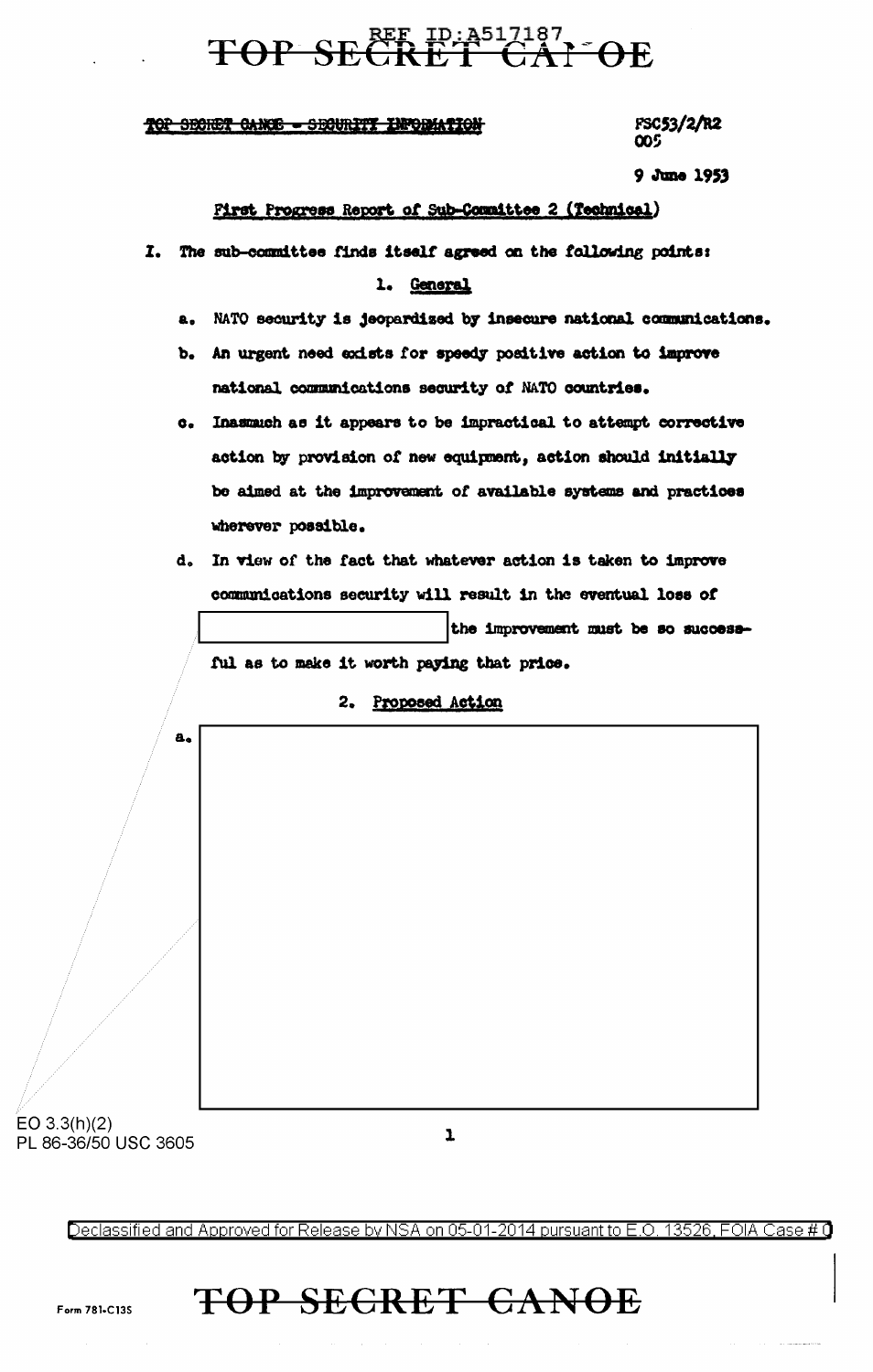REF ID: A517187 ED/3.3(h)(2)<br>CRET CA: 0E PI/86-36/50 USC 3605

### TOP SECRET CANOE - SECURITY INFORMATION

**TOP SE** 

# **FSC53/2/R2**<br>005

|            | applicable to transmission security and that NATO nations                |                      |  |  |  |  |  |
|------------|--------------------------------------------------------------------------|----------------------|--|--|--|--|--|
|            | must conform to these standards. It is intended to insert                |                      |  |  |  |  |  |
|            | a strong recommendation to this effect in the conclusions                |                      |  |  |  |  |  |
|            | and recommendations of the final report of the conference.               |                      |  |  |  |  |  |
| ъ.         | The first step in implementing each action is to bring the               |                      |  |  |  |  |  |
|            | problem into the framework of the Standing Group. This should            |                      |  |  |  |  |  |
|            | be done as soon as the minimum standards for either crypto-              |                      |  |  |  |  |  |
|            | security or transmission security are agreed                             | by the UK and US.    |  |  |  |  |  |
| с.         | <b>Since</b>                                                             | it is impossible     |  |  |  |  |  |
|            | to proceed to improve the communications security of NATO                |                      |  |  |  |  |  |
|            | countries not members of the Standing Group without the full             |                      |  |  |  |  |  |
|            |                                                                          |                      |  |  |  |  |  |
| d.         |                                                                          |                      |  |  |  |  |  |
|            |                                                                          |                      |  |  |  |  |  |
|            |                                                                          |                      |  |  |  |  |  |
|            |                                                                          |                      |  |  |  |  |  |
|            |                                                                          |                      |  |  |  |  |  |
|            |                                                                          |                      |  |  |  |  |  |
|            |                                                                          |                      |  |  |  |  |  |
|            | e. The preliminary approach should take the form of a diplomatic         |                      |  |  |  |  |  |
|            | contact leading to technical discussions.                                |                      |  |  |  |  |  |
|            | f. The manner of the diplomatic contact is a matter for the Foreign      |                      |  |  |  |  |  |
|            | Office and the State Department to decide.                               |                      |  |  |  |  |  |
|            |                                                                          |                      |  |  |  |  |  |
|            | II. The sub-committee has not reached agreement on the following points: |                      |  |  |  |  |  |
| l.         | Whether the approach to non-Standing Group nations should be             |                      |  |  |  |  |  |
|            | made to each singly or to all collectively.                              |                      |  |  |  |  |  |
|            | 2. To what extent                                                        | kill be              |  |  |  |  |  |
| nscessary. |                                                                          |                      |  |  |  |  |  |
|            |                                                                          |                      |  |  |  |  |  |
|            | $\mathbf{z}$                                                             | EO $3.3(h)(2)$       |  |  |  |  |  |
|            |                                                                          | PL 86-36/50 USC 3605 |  |  |  |  |  |

## TOP SECRET CANOE